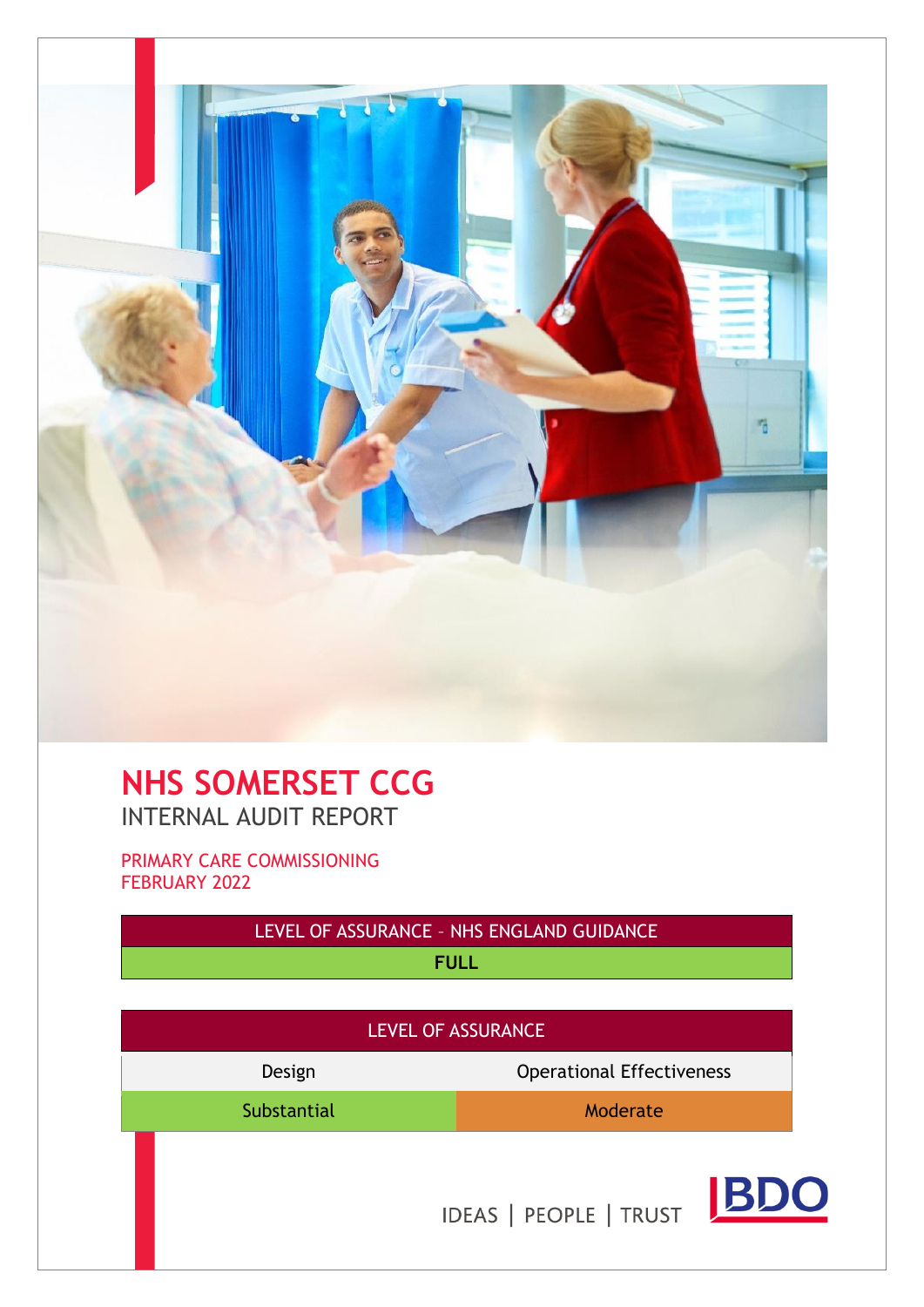| <b>DISTRIBUTION</b> |                                                            |
|---------------------|------------------------------------------------------------|
| <b>Name</b>         | Job Title                                                  |
| Alison Henly        | Director of Finance, Performance, Contracting &<br>Digital |
| Tanya Whittle       | Deputy Director of Contracts                               |
| Michael Bainbridge  | Associate Director of Primary Care                         |
| Adam Hann           | Primary Care Contract Manager                              |

| <b>REPORT STATUS LIST</b>                  |                  |
|--------------------------------------------|------------------|
| Auditors:                                  | Mona He          |
| Dates work performed: 10 - 30 January 2022 |                  |
| Draft report issued:                       | 10 February 2022 |
| Final report issued:                       | 28 February 2022 |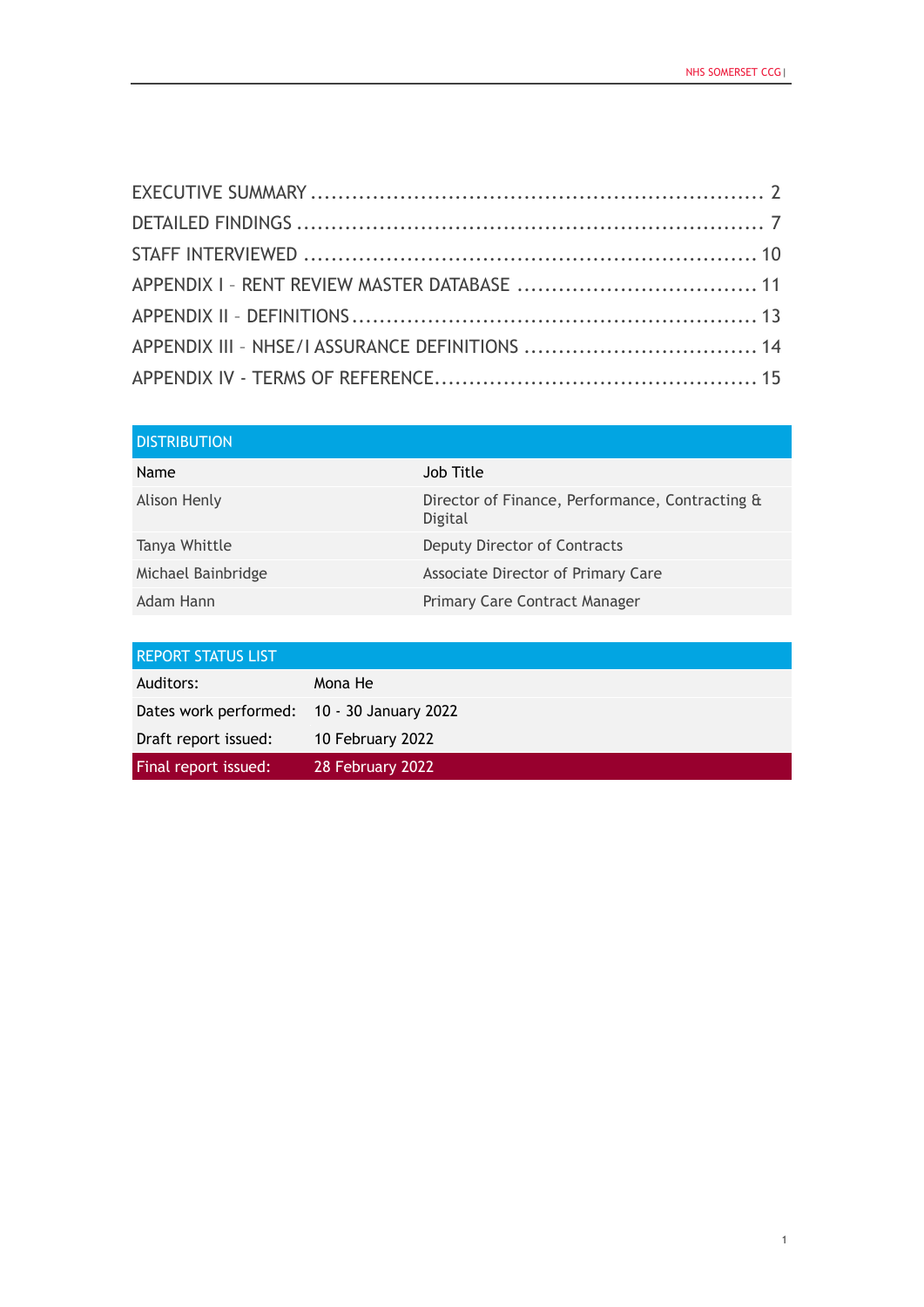<span id="page-2-0"></span>

| <b>EXECUTIVE SUMMARY</b>                      |             |                                                                                                      |  |
|-----------------------------------------------|-------------|------------------------------------------------------------------------------------------------------|--|
|                                               |             | LEVEL OF ASSURANCE: (SEE APPENDIX II FOR DEFINITIONS)                                                |  |
| Design                                        | Substantial | There is a sound system of internal control designed to achieve<br>system objectives.                |  |
| <b>Effectiveness</b>                          | Moderate    | Evidence of non-compliance with some controls that may put some<br>of the system objectives at risk. |  |
| SUMMARY OF RECOMMENDATIONS: (SEE APPENDIX II) |             |                                                                                                      |  |
| High                                          |             | 0                                                                                                    |  |
| Medium                                        |             |                                                                                                      |  |
| 0<br>Low                                      |             |                                                                                                      |  |
| <b>TOTAL NUMBER OF RECOMMENDATIONS: 1</b>     |             |                                                                                                      |  |

### CRR/BAF REFERENCE:

The highest risk on the risk register is GP workforce sustainability – rating 16

### BACKGROUND:

NHS England's Internal Audit Framework for delegated Clinical Commissioning Groups lays out the requirements for an annual internal audit of the CCG's primary medical commissioning arrangements from 2018/19, with the programme to be delivered over 3 to 4 years. NHS England retains overall responsibility and liability or delegated commissioning arrangements of the primary care medical budget. It is responsible for obtaining assurances that its functions are being discharged effectively. As a result, the internal audit is to provide information that CCGs are discharging NHS England's statutory primary care functions effectively. This information will be used to provide assurance to NHS England and facilitate engagement and improvement.

The Internal Audit Framework (finalised August 2018) is designed around the commissioning cycle;

- Commissioning and procurement of services;
- Contract Oversight and Management Functions;
- Primary Care Finance; and
- Governance (common to each of the above areas).

NHS E has stated that the CCG should tailor their approach to take into account of the findings from any previous audit work and use the local assessment of risk to determine the appropriate focus of the scope.

The internal audit work for 2019/20 focussed on the contract oversight and management functions, governance arrangements and stage the CCG was at with establishing the Primary Care Networks. During 2020/21, NHS E/I, allowed the PCCC internal audit for NHS Somerset CCG to be deferred to 2021/22 due the pressures within the primary care team as a result of Covid-19 and their support on the vaccination programme.

For 2021/22, three areas have been identified for audit: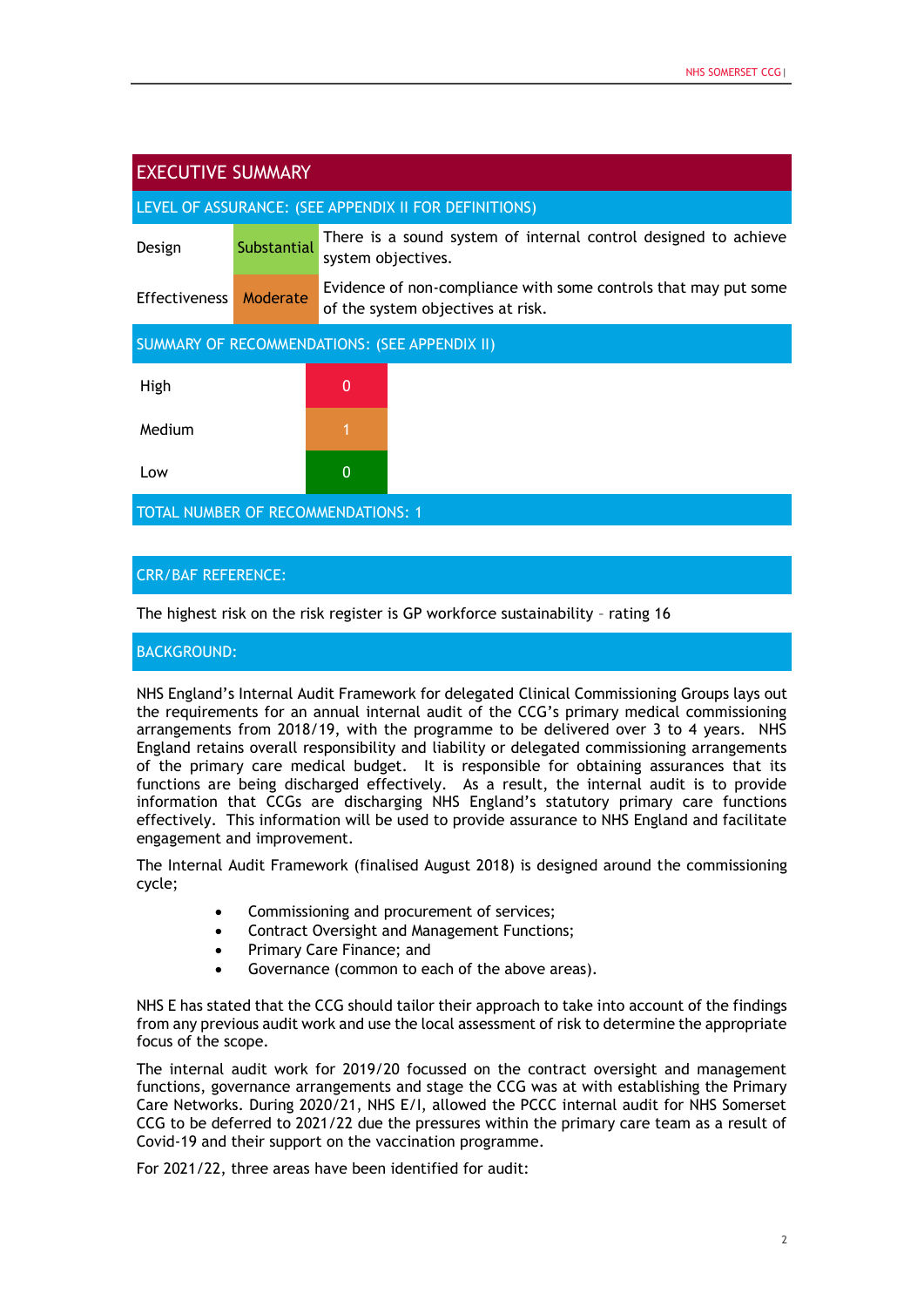- The Locum Reimbursement Scheme
- Rent reviews
- Additional Role Reimbursement Scheme

The Statement of Financial Entitlement ('SFE') sets out the payments to GPs, including the rates for **locum reimbursement**. The CCG is responsible for ensuring that the correct rates are paid for, following claims submitted by GPs. The processes were inherited from NHS E/I.

**Rent reviews** of GP practices is the CCG's responsibility, a taken over from NHS E/I. Premise Cost Directions 2013 set out rules and these allow for GPs to have rents, repairs and leases reimbursed by the CCG.

During December 2019, the funding arrangements for the **Additional Roles Reimbursement Scheme** were published. This details the support to recruit up to 20,000 posts (nationally) across five specific roles (clinical pharmacists, social prescribing link works, physician associates, physiotherapists and paramedics) over the next five years. Currently the CCG has 114 posts in place.

Guidance is found in this link:

[https://www.england.nhs.uk/wp-content/uploads/2019/12/network-contract-des](https://www.england.nhs.uk/wp-content/uploads/2019/12/network-contract-des-additional-roles-reimbursement-scheme-guidance-december2019.pdf)[additional-roles-reimbursement-scheme-guidance-december2019.pdf](https://www.england.nhs.uk/wp-content/uploads/2019/12/network-contract-des-additional-roles-reimbursement-scheme-guidance-december2019.pdf)

Details on the process by which Primary Care Networks ('PCNs') can claim reimbursement and the claim form have been provided nationally.

[https://www.england.nhs.uk/publication/des-additional-roles-reimbursement-scheme](https://www.england.nhs.uk/publication/des-additional-roles-reimbursement-scheme-claim-form-2020-21/)[claim-form-2020-21/](https://www.england.nhs.uk/publication/des-additional-roles-reimbursement-scheme-claim-form-2020-21/)

From April 2020, four of the roles were allowed to be recruited to and from April 2021, paramedics were added. The amounts that can be claimed for these roles are prescriptive. Commissioners are required to ensure local processes are straightforward, with clear deadlines for submission of claims and timeliness of processing of these. The reporting, validation and notification of changes to PCN baselines are to be incorporated into procedures.

### GOOD PRACTICE:

We have identified the following areas of good practice:

Locum Reimbursement Scheme

- The CCG has developed a SFE (Statement of Financial Entitlement) Process Card, outlining steps and processes that the Primary Care team should follow when processing reimbursement claims on GP and Locum's sickness, parental and study leaves. The procedures have been designed in line with the national guidance
- A central database is maintained by the Contract Officer and an individual tab is created for each GP with all payment claims registered to date
- The details of the SFE requirements are emailed to the Practice every time an application is made to ensure processes and requirements are followed
- The Contract Manager identified conflicts between the Primary Medical Care Policy and Guidance Manual (PGM) and the SFE guidance, and the different approaches adopted by the neighbour CCGs, ie whether to pay beyond 26 weeks for parental leave reimbursement. Confirmation has been sought from the NHSE/I officer that SFE (no time limit) should be followed
- There were 13 reimbursement claims made on sickness leaves and 10 claims on parental leaves during 2021. Our sample testing confirmed that sufficient evidence can be traced for each claim, including the application form, medical note, finance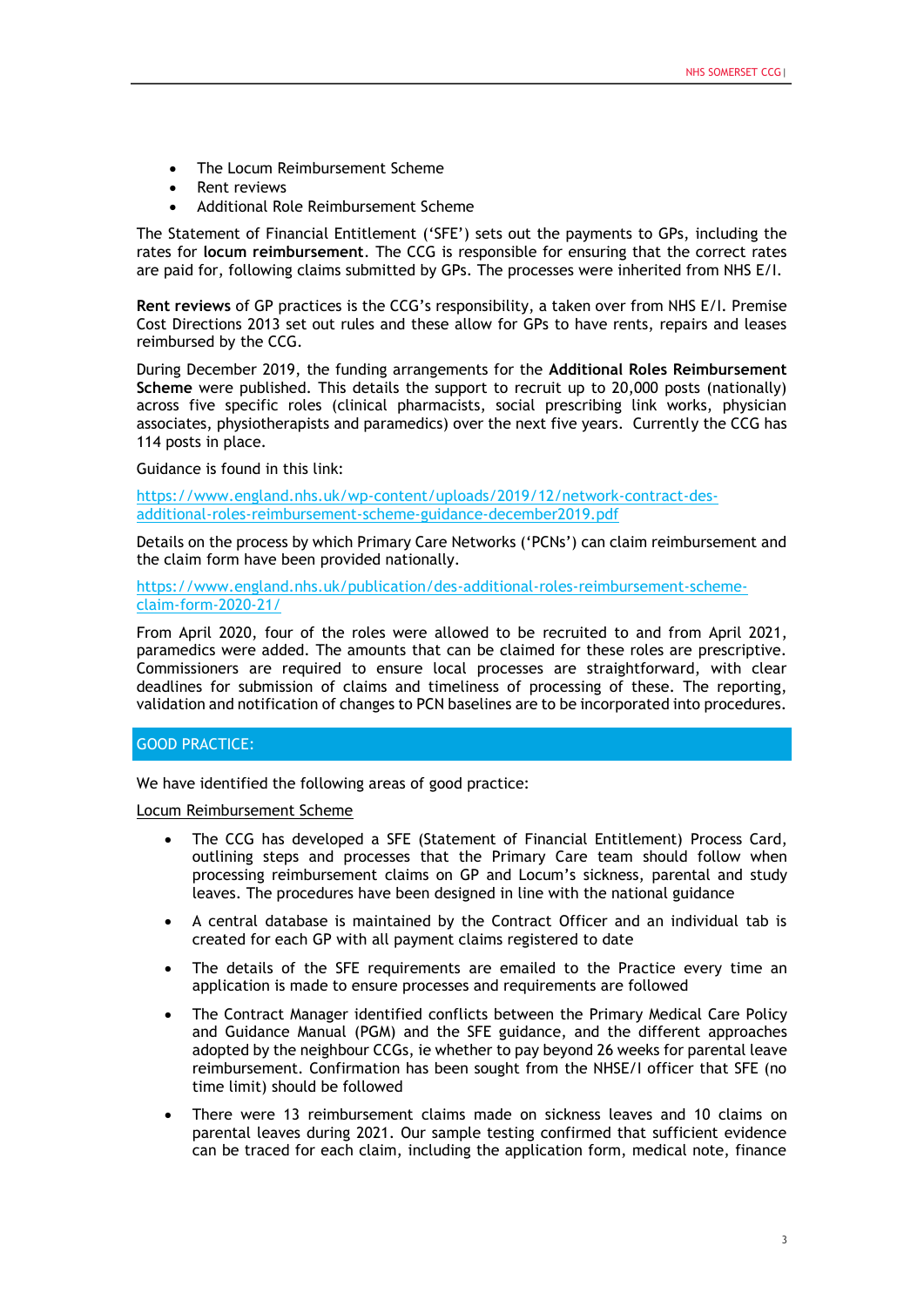calculation, and management's authorisation emails, etc. Payment has been calculated correctly within the maximum allowance limit

• On a monthly basis, SFE transactions are provided by the Primary Care Finance Officer to the Contract Manager and Deputy Director of Contracts for approval.

### Rent Review

- A Current Market Rent (CMR) Review Process Card is in place, providing a step by step guide on how CMR Review should be carried out for each type of Practice premises (ie owned, leased, mortgaged, rented). It is in line with the NHS General Medical Services (GMS) Premises Cost Directions 2013
- A CMR master spreadsheet which was inherited from NHSE is maintained by the Primary Care Contracts Officer, who monitors it on a monthly basis. All Practices are registered in the spreadsheet with the details of the property and the next CMR due date listed.

### Additional Roles Reimbursement Scheme (ARRS)

- Process Card for ARRS claims has been developed for the Primary Care team to follow when reviewing and approving applications and payment. The processes have been designed in line with the latest national guidance – 'Network Contract Directed Enhanced Service - Contract specification 2021/22 – PCN Requirements and Entitlements'
- The workforce baseline for each PCN has been agreed with the CCG as part of the Network Contract Directed Enhanced Services registration process at the start of the year. A budget is allocated to each PCN based on their weighted population
- ARRS utilisation is monitored on a monthly basis for each PCN and they are encouraged to utilise the budget in full. The underspent amount is open for bidding from the other PCNs
- A library of job descriptions has been developed to align with the national specification, to ensure the roles offered meet the eligibility criteria. The CCG uses TeamNet to share the NHSE job resources, and those that have been adapted and approved by the CCG (eg a Care Coordinator with a Cancer focus)
- All claims are made and approved through the NHS Mandated Portal. Roles maximum salaries are capped by the Portal automatically – including NI and Pension. The team also register the claims on a spreadsheet as there have been issues with the Portal. The Primary Care team attend the monthly Portal user group for the South Western region, to feedback issues with the portal
- We tested a sample of five ARRS claims made during 2021 and can confirm that they have been reviewed and approved properly in line with the national guidance.

### General

- Clear roles and responsibilities have been defined in the Primary Care team with regular management meetings taking places within the team to ensure concerns and issues can be identified and escalated effectively to the Primary Care Operational Group (PCOG) and Primary Care Commissioning Committee (PCCC)
- A Primary Care Update Report is produced monthly and presented to PCOG. The report has been re-designed to include a section of SFE and Rent Review progress update.

### KEY FINDINGS:

We identified the following area where controls can be strengthened: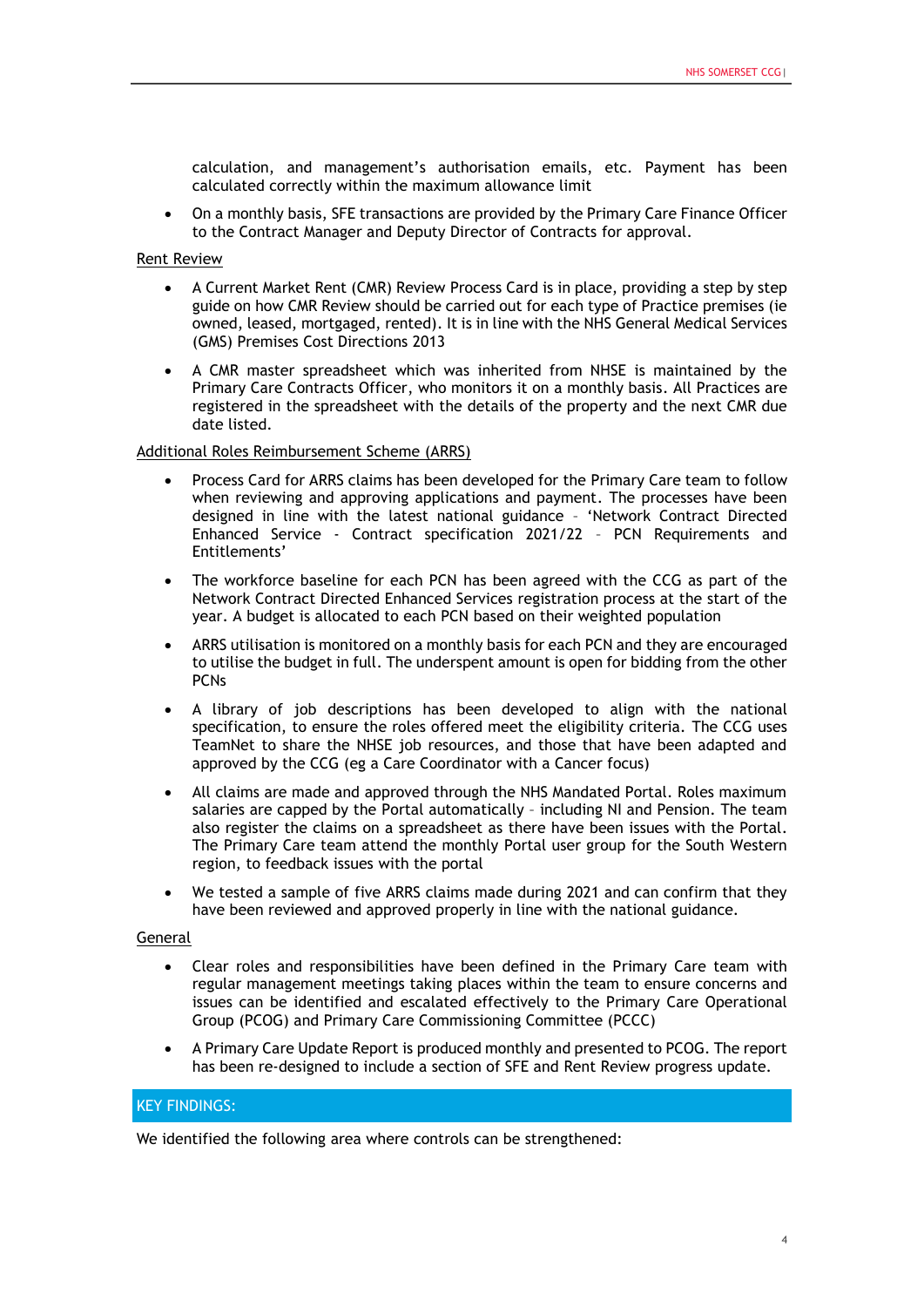### Rent Review

We noted 58 (67%) of the 87 premises that are subject for regular Rent Reviews were overdue for the review as of 10 January 2022. We understand that the majority of them are in the process of being reviewed and the main issues were with the Practices being irresponsive (Finding 1 - Medium).

We understand that in response to the national direction amid Covid-19, the CCG performed a programme of work in December 2020 to prioritise the delivery of essential services and one of the outcomes was agreement to pause the undertaking of rent reviews until March 2021. It was subsequently agreed in January 2021 to further extended the pause until May in response to the pandemic position further escalating. It wasn't until late May 2021 when the CCG was in a position to deescalate and consider the journey of recovery, which included restarting the CCG functions previously paused.

We also recognise that the Practices have been through an intense 24 months delivering patient care and the national pressure to vaccinate the population during the pandemic. This further reinforces that engaging in the administrative undertaking of a rent review has not featured as a priority for practices. This will have a strong bearing on the number of notional rent reviews outstanding and despite best intentions, undertaking the rent review rests with the practice and/or landlord as we can't continue without their active engagement.

Therefore we can confirm that process was/is operating effectively without any unnecessary risk and the reason for being behind in our process is due to the pause and re-prioritisation, not because the process/governance is ineffective. Full assurance is provided in line with the NHSE Guidance.

The levels of assurance (see Appendix III for the definitions) that we are providing for the areas tested, using the NHS England guidance, are as follows

# OVERALL LEVEL OF ASSURANCE – NHS ENGLAND GUIDANCE **FULL**

### **Contracting and management functions**

To review the processes for administering the Locum Reimbursement Scheme to ascertain whether they are efficient and robust.

To review the plans to monitor the compliance of the Additional Roles with national policy requirements.

| <b>Locum Reimbursement Scheme</b> | <b>Additional Roles Reimbursement Scheme</b> |
|-----------------------------------|----------------------------------------------|
| Full                              | Full                                         |

### **Primary Care Finance**

To provide assurance that the financial implications with regards to the Locum Reimbursement Scheme, rent reviews and Additional Roles Reimbursement Scheme are being identified and escalated where appropriate. To test the claim process for the three areas.

| Locum Reimbursement<br><b>Scheme</b> | <b>Additional Roles</b><br><b>Reimbursement Scheme</b> | <b>Rent Reviews</b> |
|--------------------------------------|--------------------------------------------------------|---------------------|
| Full                                 | Enll                                                   | Full                |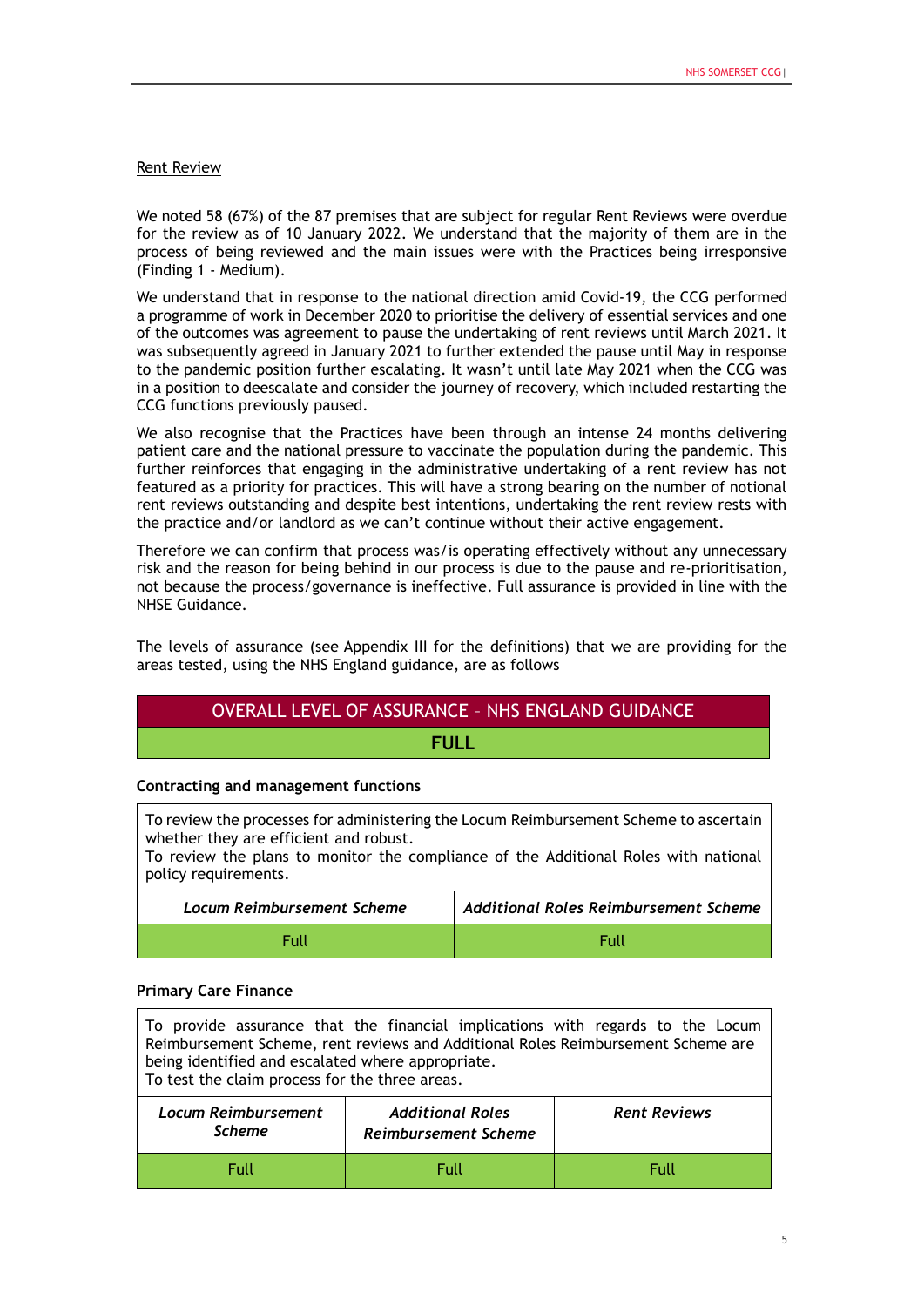### **Governance**

To provide assurance that reporting and monitoring arrangements are in place for the dissemination of concerns relating to the locum reimbursement scheme, rent reviews and the Additional Roles Reimbursement Scheme arrangements

| <b>Locum Reimbursement</b><br><b>Scheme</b> | <b>Additional Roles</b><br><b>Reimbursement Scheme</b> | <b>Rent Reviews</b> |
|---------------------------------------------|--------------------------------------------------------|---------------------|
| Full<br>Full                                |                                                        | Ful                 |
| CONCLUSION:                                 |                                                        |                     |

Overall, sound controls have been evidenced at the CCG with comprehensive local operating procedures and monitoring arrangements embedded within the dedicated Primary Care team to ensure national regulation and guidance are complied with for the SFE claims, Rent Reviews and ARRS applications. However, we noted a number of the Practice properties were overdue for Rent Review, with inconsistent methods for recording rental costs on the Premises Database.

It is acknowledged that the environment in which the rent review process has been challenging. It's also recognised that the pause on performing rent reviews for 6 months and the prioritisation of recovery has delayed the completion of the rent reviews and development of the wider process. We are therefore providing substantial control over control design and moderate assurance over operating effectiveness in this area.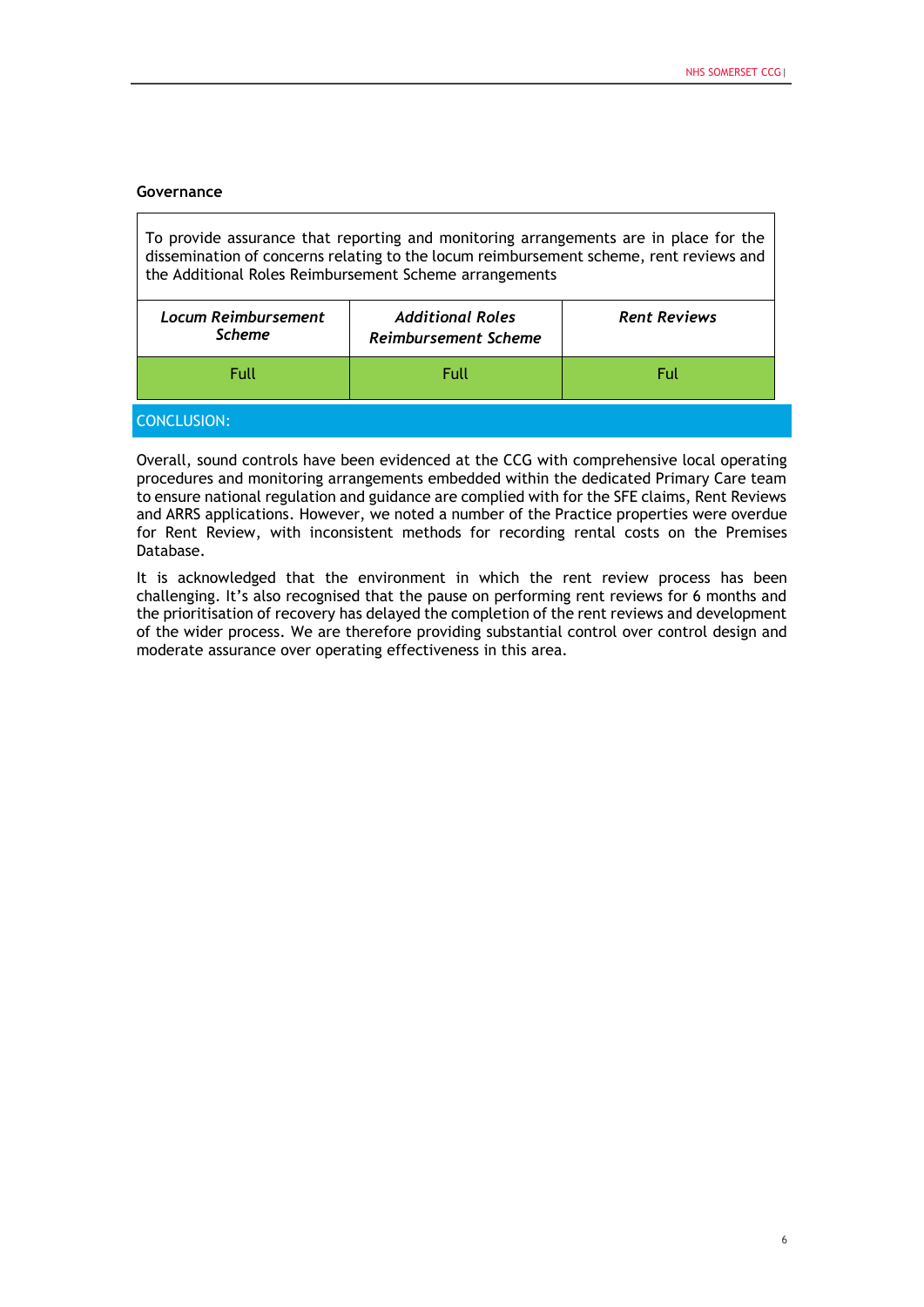<span id="page-7-0"></span>

| <b>DETAILED FINDINGS</b> |                                                                               |                                                                                                                                                                                                                                                                                                                                                                                                |  |  |
|--------------------------|-------------------------------------------------------------------------------|------------------------------------------------------------------------------------------------------------------------------------------------------------------------------------------------------------------------------------------------------------------------------------------------------------------------------------------------------------------------------------------------|--|--|
|                          | RISK: NON-COMPLIANCE WITH THE PRIMARY CARE COMMISSIONING DELEGATION AGREEMENT |                                                                                                                                                                                                                                                                                                                                                                                                |  |  |
| Ref                      | Significance                                                                  | Finding                                                                                                                                                                                                                                                                                                                                                                                        |  |  |
| 1                        | Medium                                                                        | <b>Rent Review</b><br>In accordance with the NHS GMS - Premises Directions 2013, the<br>Practices are eligible for rental reimbursements under the following<br>categorisations:                                                                                                                                                                                                               |  |  |
|                          |                                                                               | 1. Notional Rent - Practice owns the building. The amount of notional<br>rent to be paid to the contractor is based upon the CMR (current<br>market rental) value for the property, as determined by a surveyor.<br>The level of CMR, and the amount of notional rent paid, MUST be<br>reviewed every three years                                                                              |  |  |
|                          |                                                                               | 2. Actual Rent - rental or leasehold premisses. Actual rent invoiced<br>by the landlord can be reimbursed. The level of leasehold rent that<br>may be granted is determined by the CMR value of the premises, or<br>the actual lease rent, whichever is lower. The rent review process is<br>not triggered unless the Landlord proposes a change in the Actual<br>Rent charged to the practice |  |  |
|                          |                                                                               | 3. Cost Rent - Practice owns the building but pays mortgage or has<br>loans for repairs, can claim for the borrowing cost. It is the<br>responsibility of the contractor/Practice to notify the area team of<br>any changes to the terms and conditions of the loan.                                                                                                                           |  |  |
|                          |                                                                               | There are 95 GP premises listed on the CCG's master database, and<br>87 of them are subject for rent review. However, we noted 58 (67%)<br>of the premises were overdue for a rent review as of 10 January 2022.<br>See chart below for rent type break down.                                                                                                                                  |  |  |
|                          |                                                                               | <b>Proportion of Overdue Rent Review Premises</b><br><b>Type</b>                                                                                                                                                                                                                                                                                                                               |  |  |
|                          |                                                                               | Notional Rent<br>$\blacksquare$ Cost Rent<br>Actual Rent                                                                                                                                                                                                                                                                                                                                       |  |  |
|                          |                                                                               | We understand that a number of the overdue Practices are in the<br>process of being reviewed, and some of the Practices did not respond<br>to the CCG's rent review notification issued a few years ago.<br>Moreover, the delay was also caused by the national direction in<br>response to the pandemic to pause non-essential CCG functions                                                  |  |  |

during 2021.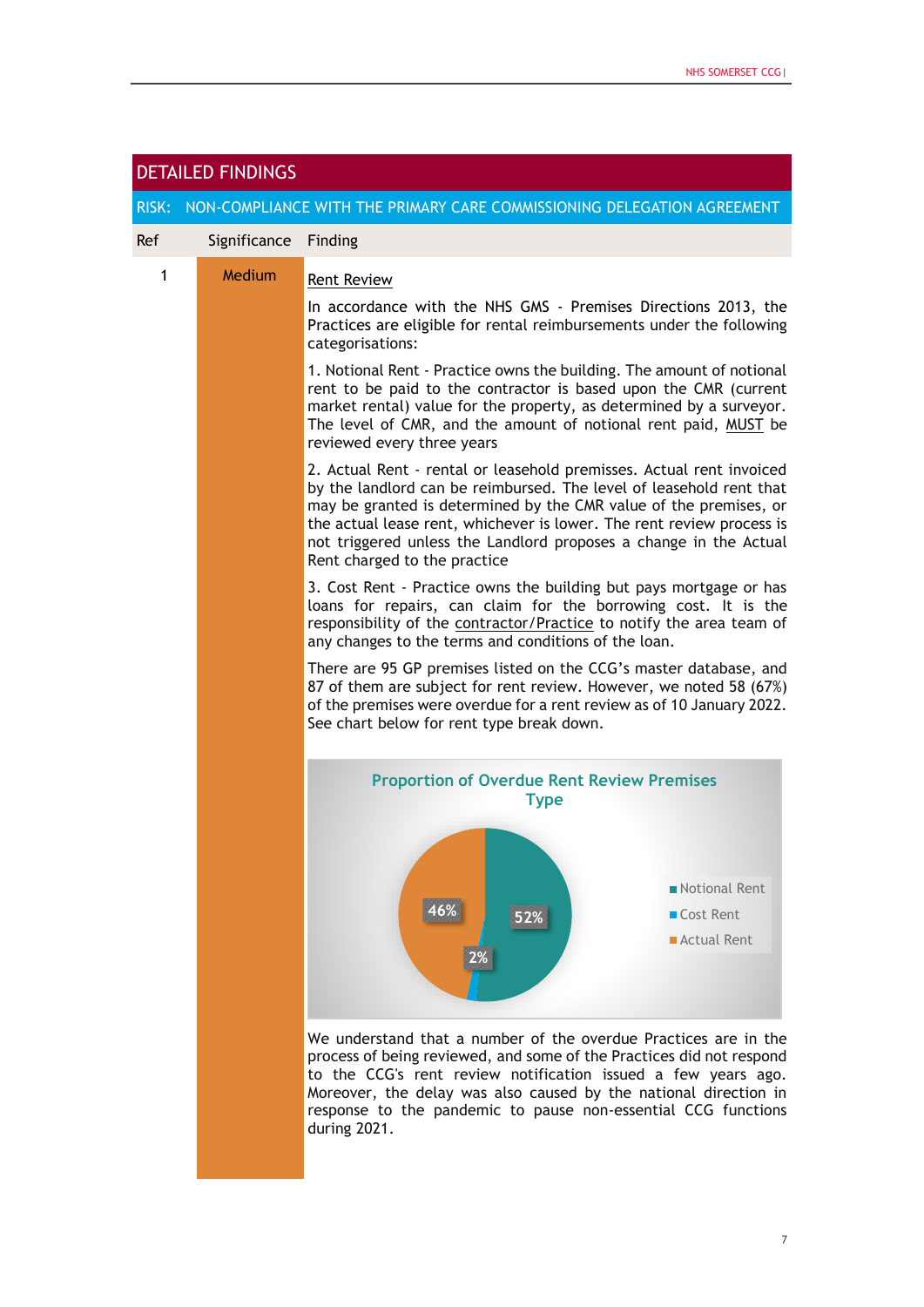| <b>Location</b>                                                                      | <b>Type</b>          | <b>Current Rent</b><br>£ | <b>Rent Review</b><br>Due date                                     |
|--------------------------------------------------------------------------------------|----------------------|--------------------------|--------------------------------------------------------------------|
| <b>Freshford</b><br>Surgery,<br>Freshford, Bath<br><b>BA2 7TT</b>                    | <b>Actual Rent</b>   | 5,300                    | 01/04/2015<br>(Currently<br>Closed updated<br>in 2018)             |
| <b>Frome Medical</b><br>Park, Enos Way,<br><b>Frome</b>                              | <b>Actual Rent</b>   | 73,843                   | 27/12/2015<br>(Leasehold)                                          |
| Palairet Hall,<br><b>Norton St Philip,</b><br><b>BA2 7LU</b>                         | <b>Actual Rent</b>   | 252                      | n/a<br>Only for ad hoc<br>usage, not<br>subject for rent<br>review |
| <b>St Lukes Surgery,</b><br>Beckington,<br><b>Frome, Somerset</b><br><b>BA11 6SE</b> | <b>Notional Rent</b> | 59,000                   | 11/11/2014 (no<br>review carried<br>out in 2017 and<br>2020)       |

For example, Beckington Family Practice has four premises

The latest valuation report of Frome was dated in 2016 with value of £60,646 plus VAT (£72,775). In the database, it is showing as £73,843 (CMR figure determined by the CCG), whilst on the payment record, it shows £17,764.5 per quarter (£71,058 per annum, matched the invoices raised by the Landlord). The CCG recorded the CMR determination figure in the Database to ensure payment does not exceed the maximum value. However, this is not consistent with the other properties that are subject to actual rent. Rent Review reminder has been sent to the Practice for both Frome and St Lukes in November 2021.

We acknowledge that there have been a number of issues inherited from the NHSE since the CCG took over the delegated roles, including the operation of the monitoring database transferred from NHSE. Moreover, for the actual rental properties, the Practice should be responsible to contact the CCG to instruct a rent review process following a change to their rent payments. This has not been happening due to the pandemic.

However, if the rent reviews are not completed in a timely manner, especially for the Notional Rent properties, the CCG can potentially be making sizeable back payments or reclaims where the value of the property has decreased.

### RECOMMENDATIONS:

A. The Database should be updated with correct current values and clearer tracking mechanism embedded to show all historical valuation record. The database should also have a separate record for closed properties– See Appendix I for an example Database Spreadsheet used by another CCG that we work with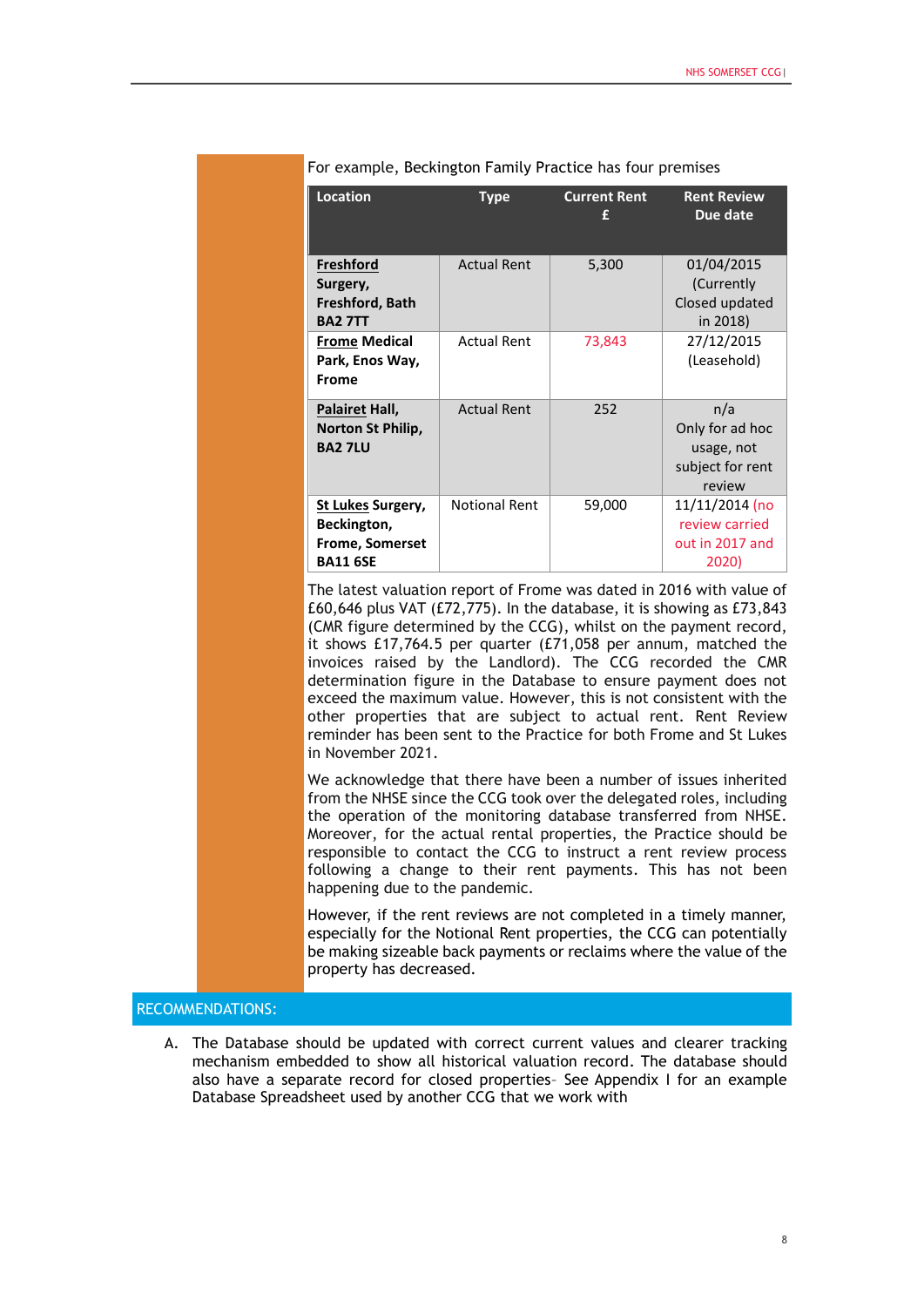- B. All Practices with outstanding rent reviews should be reminded of their responsibilities of completing Rent Reviews every three years or notify the CCG when payment arrangement changes
- C. Develop the summary currently reported to the Primary Care Operations Group (PCOG) to include the number of Practices / premises that are overdue for rent review with explanations provided.

MANAGEMENT RESPONSE:

The CCG produces an action plan which commits the organisation to:

a) contact practices with an outstanding rent review to confirm their intentions in respect of their outstanding rent reviews – with an explicit ask to confirm whether they wish to perform a review or wait until the next interval as defined by the premises cost directions

b) Develop the rent review database inherited from NHS England to ensure it captures and presents a clear position for each practice, along with an enhanced report to future meetings of the PCOG

Complete both recommendations before the end of quarter one of the 2022/23 financial year with a final report to the Primary Care Operational Group.

Responsible Officer: Luke Best / Adam Hann

Implementation Date: 30 June 2022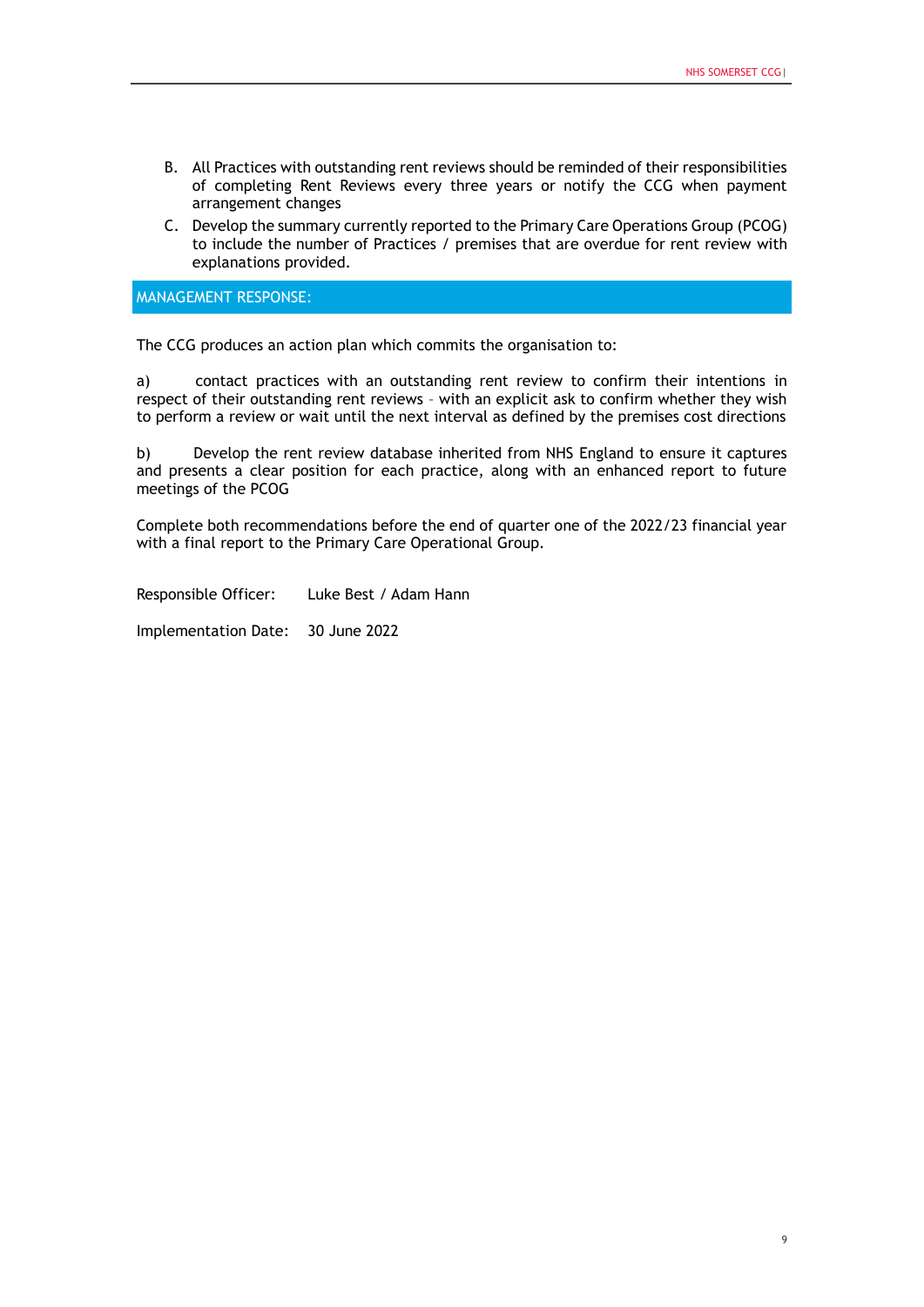### <span id="page-10-0"></span>STAFF INTERVIEWED

### BDO LLP APPRECIATES THE TIME PROVIDED BY ALL THE INDIVIDUALS INVOLVED IN THIS REVIEW AND WOULD LIKE TO THANK THEM FOR THEIR ASSISTANCE AND COOPERATION.

| Name               | Job Title                                |
|--------------------|------------------------------------------|
| Adam Hann          | Primary Care Contract Manager            |
| Luke Best          | <b>Primary Care Contracts Officer</b>    |
| Jennifer McConnell | Assistant Primary Care Contracts Officer |
| Sarah Moore        | Primary Care Programme Officer           |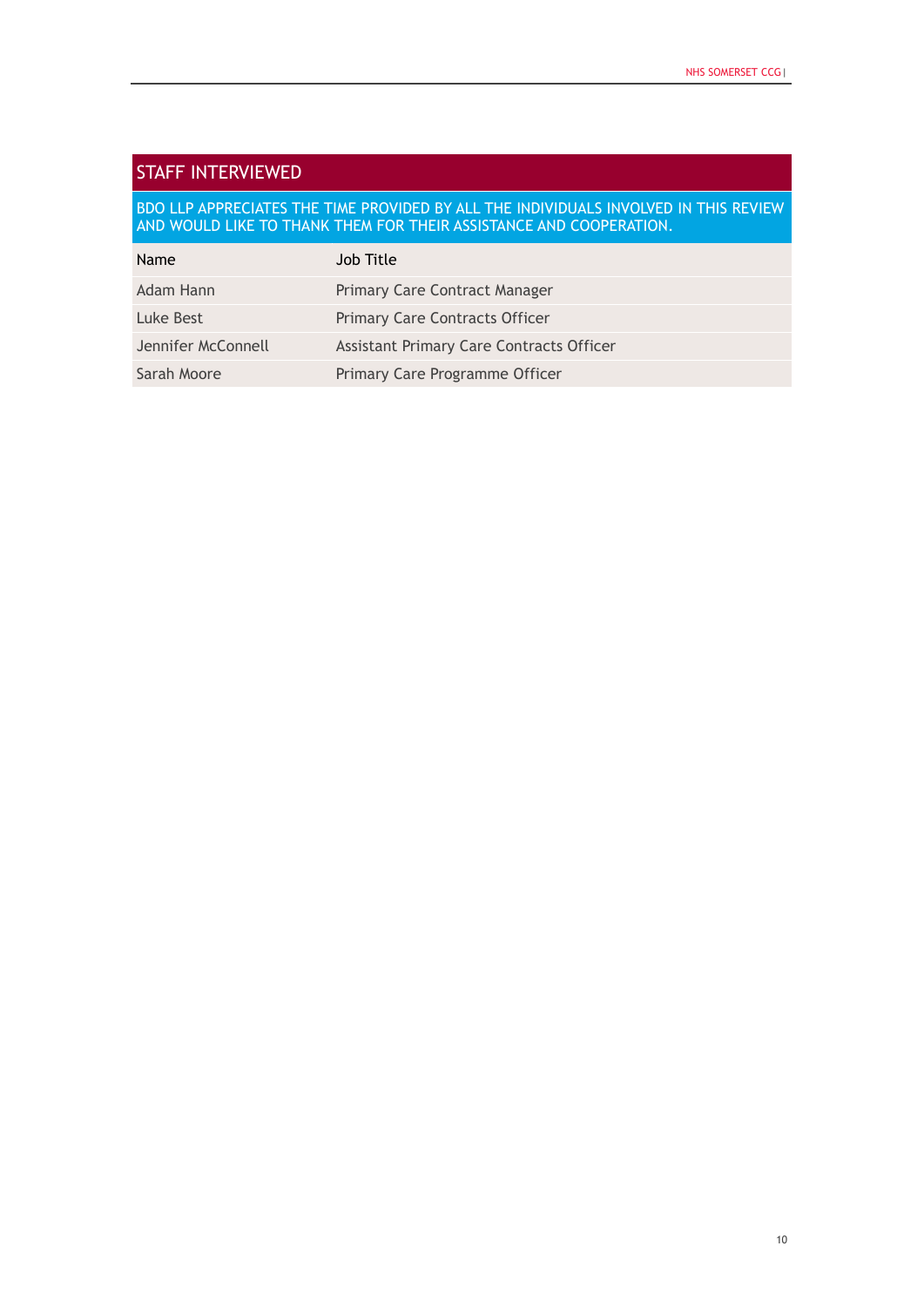## <span id="page-11-0"></span>APPENDIX I – RENT REVIEW MASTER DATABASE

### LINK TO FINDING 1

At one of the other CCGs that we are working with, the Master Premises Database has been designed as follows:

| <b>PRACTICE NAME</b>  | X Surgery   |
|-----------------------|-------------|
| <b>PRACTICE CODE</b>  | Lxx         |
| <b>LOCALITY</b>       | ABC         |
| <b>MAIN or BRANCH</b> | <b>MAIN</b> |
| <b>Practice Site</b>  | XX          |
| 2006                  | £60,000.00  |
| 2007                  |             |
| 2008                  |             |
| 2009                  | £64,550.00  |
| 2010                  |             |
| 2011                  |             |
| 2012                  | £66,500.00  |
| 2013                  |             |
| 2014                  |             |
| 2015                  | £67,468.00  |
| 2016                  |             |
| 2017                  |             |
| 2018                  | £69,861.00  |
| 2019                  |             |
| 2020                  |             |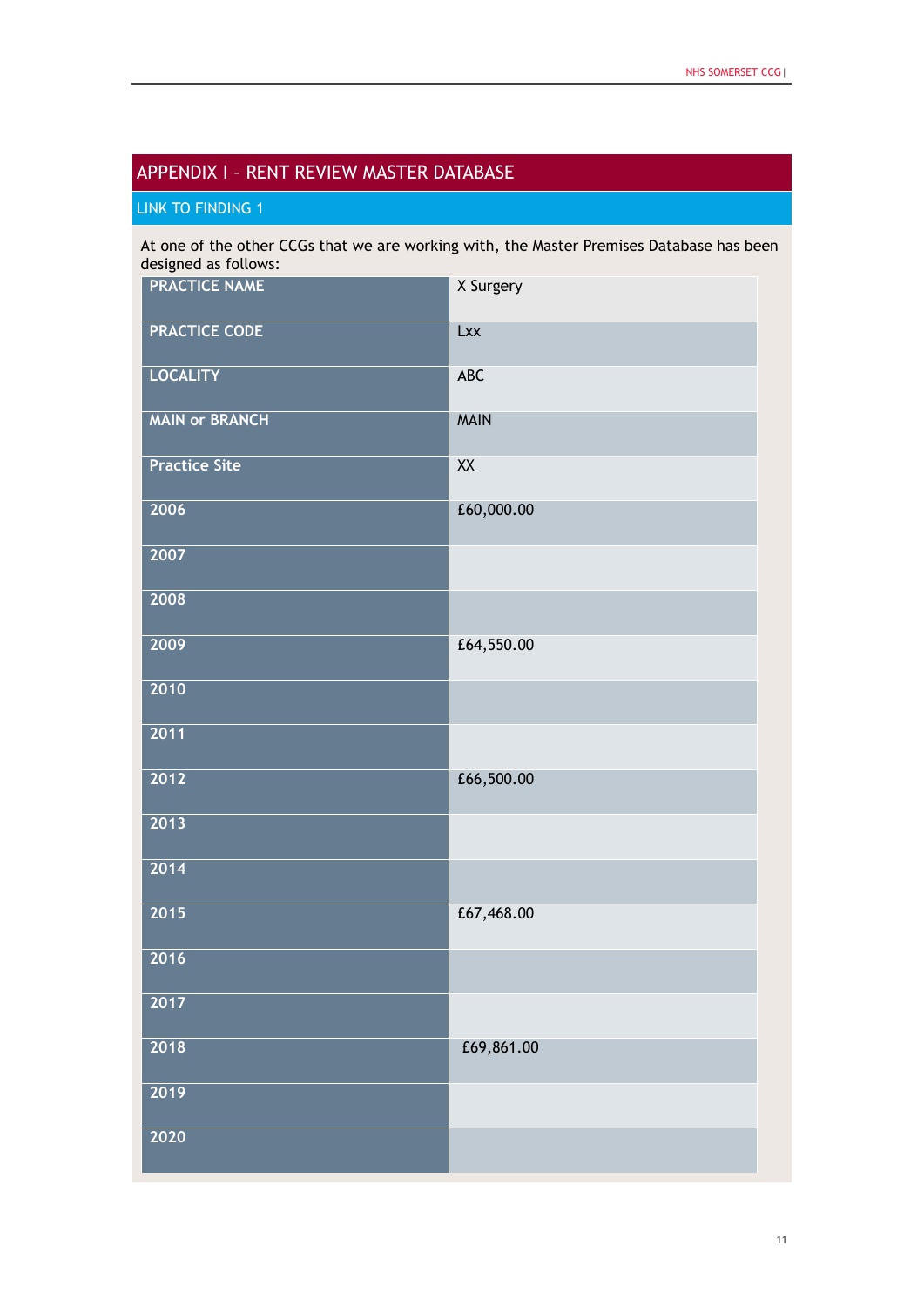| 2021                                      | £71,296.00                                                                                                                                                   |
|-------------------------------------------|--------------------------------------------------------------------------------------------------------------------------------------------------------------|
| 2022                                      |                                                                                                                                                              |
| <b>Previous % Uplift</b>                  | 3.55%                                                                                                                                                        |
| <b>Newest % Uplift</b>                    | 2.05%                                                                                                                                                        |
| <b>CURRENT AMOUNT</b>                     | £66,500.00                                                                                                                                                   |
| <b>NHSE REVIEW DATE</b>                   | 01/01/2024                                                                                                                                                   |
| <b>REVIEW DATE CHECKED</b>                | 01/01/2024                                                                                                                                                   |
| <b>CURRENT REIMBURSEMENT</b>              | <b>Current Market Rent</b>                                                                                                                                   |
| <b>Abatement Currently Being Applied?</b> | Y                                                                                                                                                            |
| Abatement Expiry Date if Known            | 01/01/2022                                                                                                                                                   |
| <b>CMR - for Cost Rent practices</b>      |                                                                                                                                                              |
| <b>Comments</b>                           | Affected by Alternative Use clause in<br>2013 PCDs. Due to Direction 56 of the<br>2013 PCDs, the terms of the 2004 PCDs<br>are being applied to CMR Reviews. |

We can share the full workbook with the CCG if required.

By listing out all historical valuation record, we can better identify where the Rent Review gaps are and when the premises are next due for review.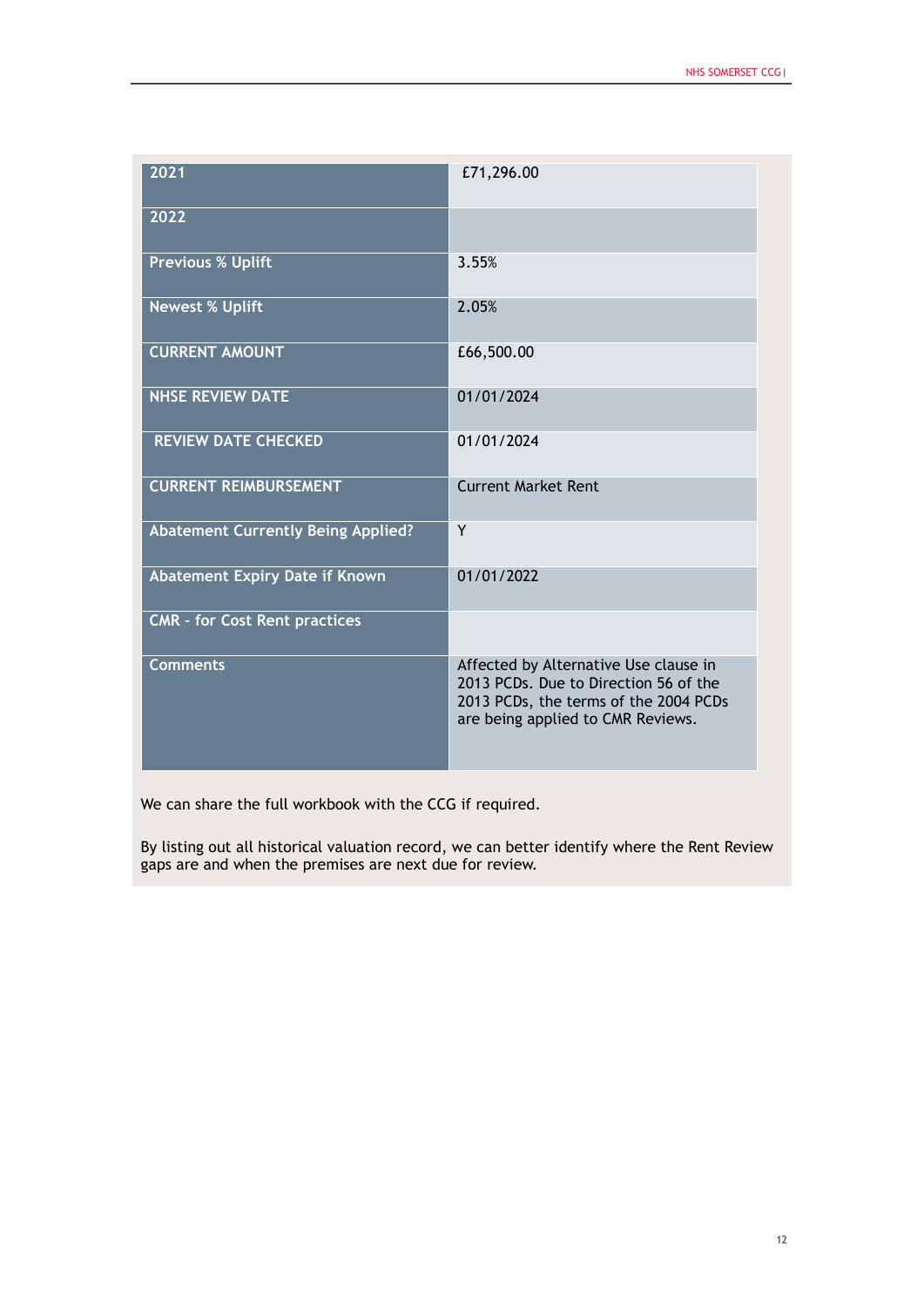<span id="page-13-0"></span>

| <b>APPENDIX II - DEFINITIONS</b>    |                                                                                                                                                                                                                   |                                                                                                                          |                                                                                                                                                                                                                                           |                                                                                                                   |
|-------------------------------------|-------------------------------------------------------------------------------------------------------------------------------------------------------------------------------------------------------------------|--------------------------------------------------------------------------------------------------------------------------|-------------------------------------------------------------------------------------------------------------------------------------------------------------------------------------------------------------------------------------------|-------------------------------------------------------------------------------------------------------------------|
| <b>LEVEL OF</b><br><b>ASSURANCE</b> | DESIGN OF INTERNAL CONTROL FRAMEWORK                                                                                                                                                                              |                                                                                                                          | OPERATIONAL EFFECTIVENESS OF CONTROLS                                                                                                                                                                                                     |                                                                                                                   |
|                                     | <b>FINDINGS</b><br><b>FROM REVIEW</b>                                                                                                                                                                             | <b>DESIGN</b><br><b>OPINION</b>                                                                                          | <b>FINDINGS</b><br><b>FROM REVIEW</b>                                                                                                                                                                                                     | <b>EFFECTIVENESS</b><br><b>OPINION</b>                                                                            |
| <b>Substantial</b>                  | Appropriate<br>procedures and<br>controls in place to<br>mitigate the key<br>risks.                                                                                                                               | There is a sound<br>system of internal<br>control designed to<br>achieve system<br>objectives.                           | No, or only minor,<br>exceptions found in<br>testing of the<br>procedures and<br>controls.                                                                                                                                                | The controls that are<br>in place are being<br>consistently applied.                                              |
| <b>Moderate</b>                     | In the main there<br>are appropriate<br>procedures and<br>controls in place to<br>mitigate the key<br>risks reviewed albeit<br>with some that are<br>not fully effective.                                         | Generally, a sound<br>system of internal<br>control designed to<br>achieve system<br>objectives with some<br>exceptions. | A small number of<br>exceptions found in<br>testing of the<br>procedures and<br>controls.                                                                                                                                                 | Evidence of non-<br>compliance with<br>some controls that<br>may put some of the<br>system objectives at<br>risk. |
| Limited                             | A number of<br>significant gaps<br>identified in the<br>procedures and<br>controls in key<br>areas. Where<br>practical, efforts<br>should be made to<br>address in-year.                                          | System of internal<br>controls is weakened<br>with system<br>objectives at risk of<br>not being achieved.                | A number of<br>reoccurring<br>exceptions found in<br>testing of the<br>procedures and<br>controls. Where<br>practical, efforts<br>should be made to<br>address in-year.                                                                   | Non-compliance with<br>key procedures and<br>controls places the<br>system objectives at<br>risk.                 |
| <b>No</b>                           | For all risk areas<br>there are significant<br>gaps in the<br>procedures and<br>controls. Failure to<br>address in-year<br>affects the quality of<br>the organisation's<br>overall internal<br>control framework. | Poor system of<br>internal control.                                                                                      | Due to absence of<br>effective controls<br>and procedures, no<br>reliance can be<br>placed on their<br>operation. Failure to<br>address in-year<br>affects the quality of<br>the organisation's<br>overall internal<br>control framework. | Non-compliance<br>and/or compliance<br>with inadequate<br>controls.                                               |

| <b>RECOMMENDATION SIGNIFICANCE</b> |                                                                                                                                                                                                                                                                                                                                               |  |
|------------------------------------|-----------------------------------------------------------------------------------------------------------------------------------------------------------------------------------------------------------------------------------------------------------------------------------------------------------------------------------------------|--|
| <b>High</b>                        | A weakness where there is substantial risk of loss, fraud, impropriety, poor value for money, or<br>failure to achieve organisational objectives. Such risk could lead to an adverse impact on the<br>business. Remedial action must be taken urgently.                                                                                       |  |
| <b>Medium</b>                      | A weakness in control which, although not fundamental, relates to shortcomings which expose<br>individual business systems to a less immediate level of threatening risk or poor value for<br>money. Such a risk could impact on operational objectives and should be of concern to senior<br>management and requires prompt specific action. |  |
| Low                                | Areas that individually have no significant impact, but where management would benefit from<br>improved controls and/or have the opportunity to achieve greater effectiveness and/or<br>efficiency.                                                                                                                                           |  |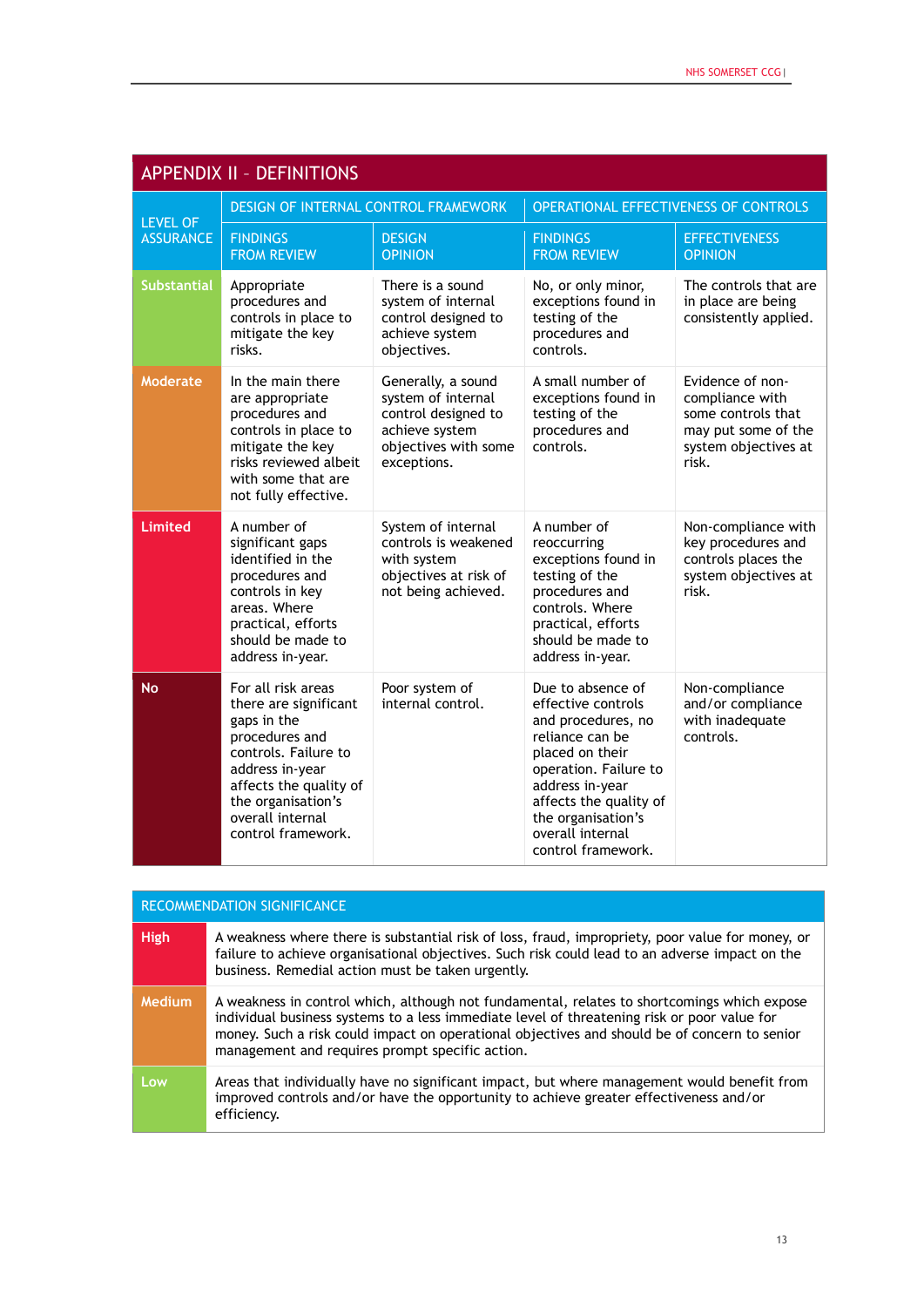### <span id="page-14-0"></span>APPENDIX III – NHSE/I ASSURANCE DEFINITIONS

### **Categories of Primary Medical Care Commissioning Assurance**

NHS England requires delegated CCGs internal audit assign one of four categories to their assurance of primary medical services commissioning.

| <b>Assurance level</b> | <b>Evaluation and testing conclusion</b>                                                                                                                                                                                                                                                         |
|------------------------|--------------------------------------------------------------------------------------------------------------------------------------------------------------------------------------------------------------------------------------------------------------------------------------------------|
| <b>Full</b>            | • The controls in place adequately address the risks to the successful                                                                                                                                                                                                                           |
|                        | achievement of objectives; and,                                                                                                                                                                                                                                                                  |
|                        | • The controls tested are operating effectively.                                                                                                                                                                                                                                                 |
| <b>Substantial</b>     | • The controls in place do not adequately address one or more risks to                                                                                                                                                                                                                           |
|                        | the successful achievement of objectives; and / or,                                                                                                                                                                                                                                              |
|                        | • One or more controls tested are not operating effectively, resulting in                                                                                                                                                                                                                        |
|                        | unnecessary exposure to risk.                                                                                                                                                                                                                                                                    |
| <b>Limited</b>         | • The controls in place do not adequately address multiple significant<br>risks to the successful achievement of objectives; and / or,<br>• A number of controls tested are not operating effectively, resulting in<br>exposure to a high level of risk.                                         |
| No assurance           | • The controls in place do not adequately address several significant risks<br>leaving the system open to significant error or abuse; and / or,<br>• The controls tested are wholly ineffective, resulting in an unacceptably<br>high level of risk to the successful achievement of objectives. |

The assurance grading's provided here are not comparable with the International Standard on Assurance Engagements (ISAE 3000) issued by the International Audit and Assurance Standards Board and as such the grading of 'Full Assurance' does not imply that there are no risks to the stated control objectives.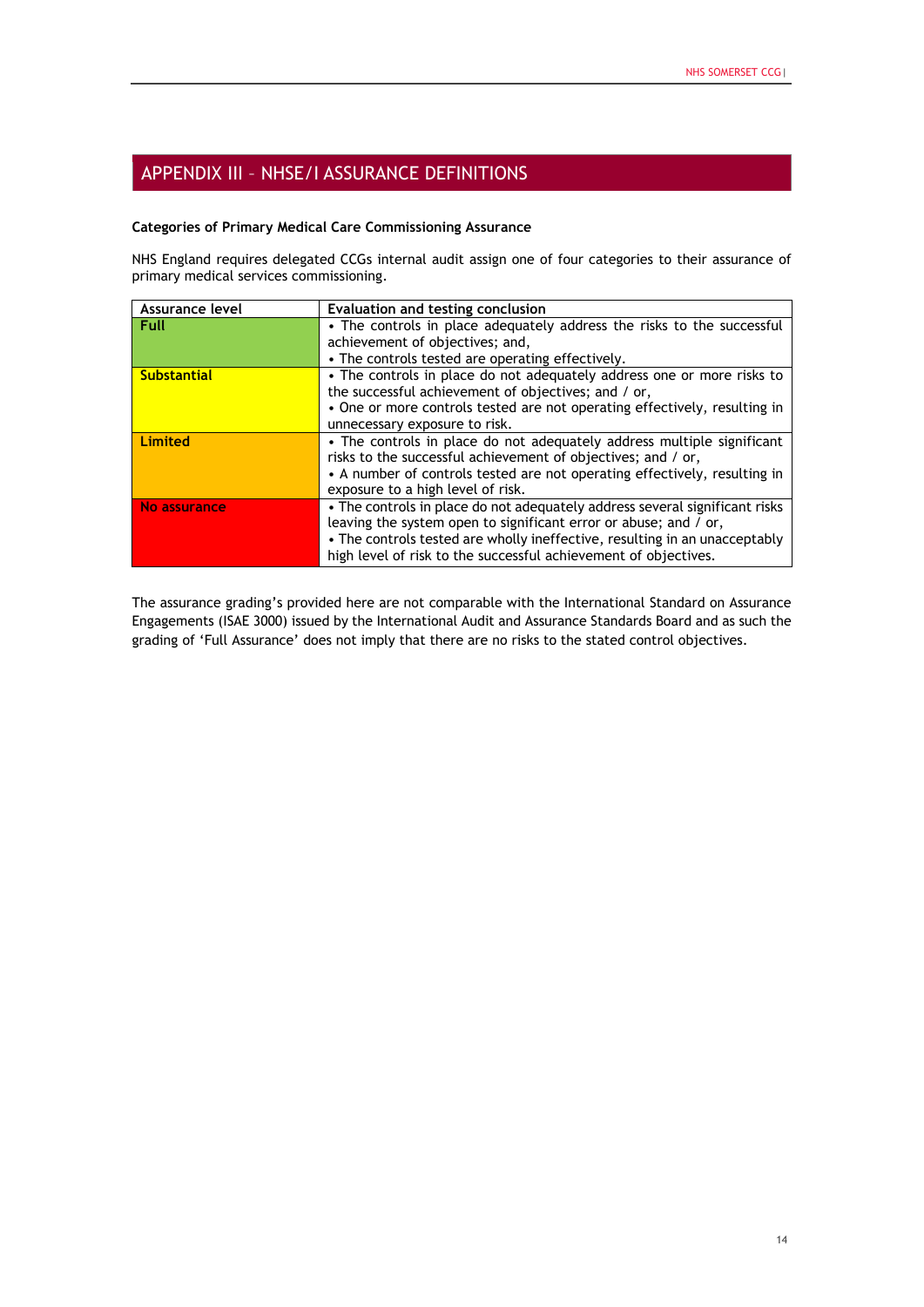### <span id="page-15-0"></span>APPENDIX IV - TERMS OF REFERENCE

### PURPOSE OF REVIEW:

The purpose of this audit is to provide assurance that

- The processes undertaken for administering the locum reimbursement scheme and rent reviews are robust
- The processes for appointing to the Additional Roles to ensure the changes to structures are robust and correct payments are made

### KEY RISKS:

Based upon the risk assessment undertaken during the development of the internal audit operational plan, through discussions with management, and our collective audit knowledge and understanding, the potential key risks associated with the area under review are:

• Non-compliance with the Primary Care Commissioning Delegation Agreement.

### SCOPE OF REVIEW:

The following areas will be covered as part of this review:

### **1. Commissioning and procurement of services**

- To review the processes for assessing the compliance of workforce planning and reimbursement claims for the Additional Roles
- **2. Contracting and management functions**
	- To review the processes for administering the Locum Reimbursement Scheme to ascertain whether they are efficient and robust
	- To review the plans to monitor the compliance of the Additional Roles with national policy requirements

### **3. Primary Care Finance**

- To provide assurance that the financial implications with regards to the Locum Reimbursement Scheme, rent reviews and Additional Roles Reimbursement Scheme are being identified and escalated where appropriate
- To test the claim process for the three areas

### **4. Governance**

• To provide assurance that reporting and monitoring arrangements are in place for the dissemination of concerns relating to the locum reimbursement scheme, rent reviews and the Additional Roles Reimbursement Scheme arrangements

In order to test these areas, the audit work will include:

### *Locum Reimbursement Scheme*

The processes for claims, review and payment will be reviewed to ensure that they are robust and payments are accurate. A sample of claims will be tested.

#### *Rent Reviews*

The programme for the rent and lease reviews will be assessed to ensure that a clear and systematic process is being followed and issues are being identified and rectified. Also, to capture and summarise the historical issues transferred from previous NHS organisations. A sample of rent reviews will be selected for testing to ensure that there is a clear trail of issues and resolution.

### *Additional Roles Reimbursement Scheme*

The processes for claims, review, comparison to Open Exeter and payment will be reviewed to ensure that they are robust and payments are accurate. A sample of claims will be tested.